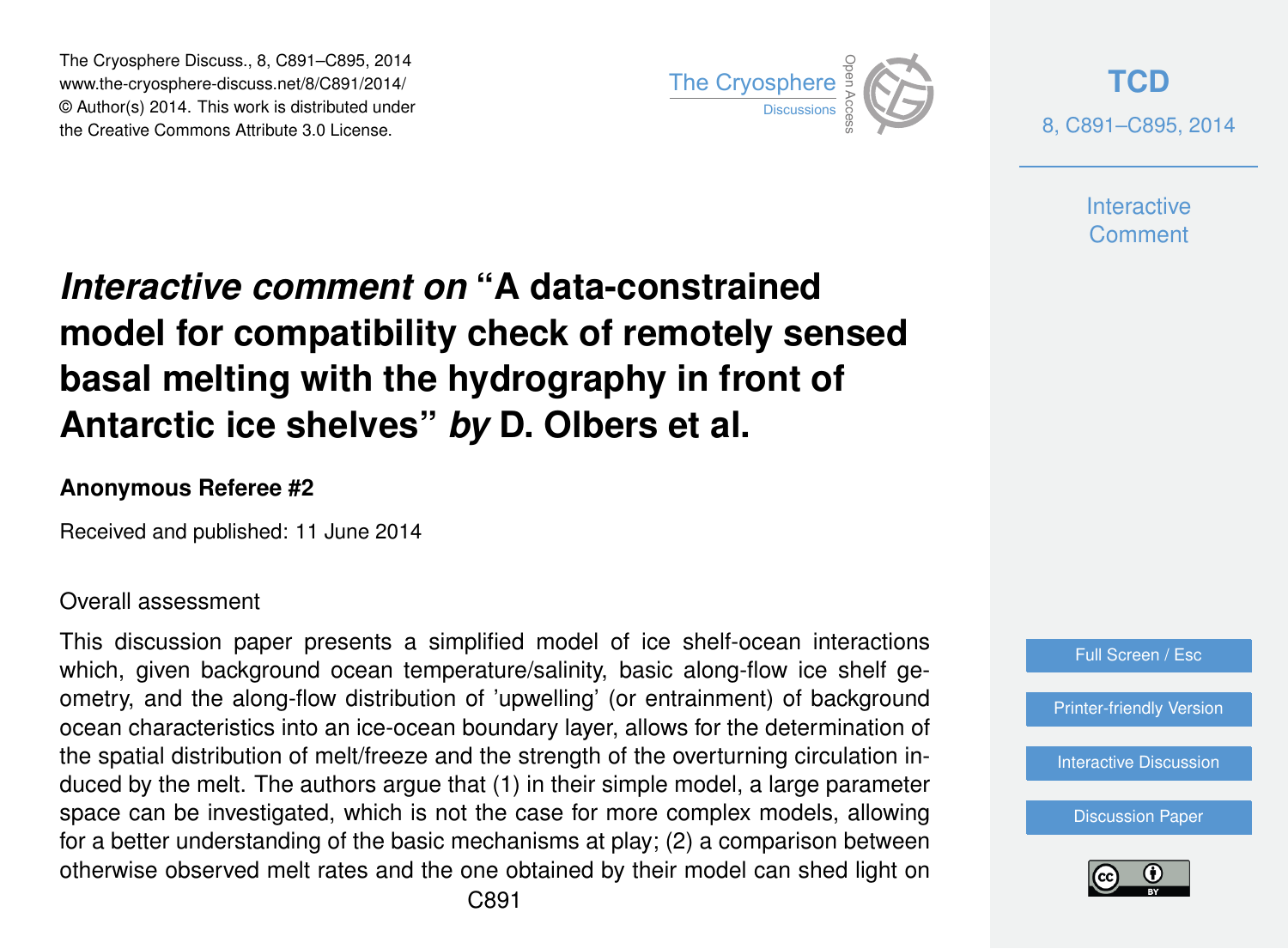(i) the processes leading to melt and (ii) the validity of the observations.

However, it is my opinion that the model they present is too simplified and contain too many tuning parameters to answer (1) and (2). To simplify greatly, the authors created a discretized version of a plume model, where melting is only dependent on in situ temperature at the interface, which itself depends on advection, entrainment and depth (due to the pressure dependence of the temperature freezing point). They allow themselves to tune the entrainment everywhere, and the mean mass flux (hence, although this is albeit more complex, the mean temperature advection). They acknowledge the fact that their choice of entrainment spatial distribution is crucial (last sentence, section 3). It is therefore difficult to believe that the parameter space they explore using three scenari of the entrainment spatial distribution allows for a unique, and better, understanding of reality. In addition, they find that their model is able to represent reality. But given the large degrees of freedom built in the system, this is hardly surprising. So, in general, it does not shed light on the processes leading to melt, and certainly is not engaging the validity of observations.

I share with the authors the idea that simpler, intermediate level models allow for a better understanding of their physics. Therefore, if such simplified models are able to roughly represent reality, one might hope that they contain the necessary and fundamental ingredients to understand a system. If however, a simple model is unable to represent reality, one necessary conclusion is that it is, at least partially, inadequate. If, on the other hand, it can represent reality but has a large number of solutions, it is not very constraining and, again, not very useful.

My feeling is that the author demonstrate that their model falls generally in the second and third categories. When it does seem able to capture the main observed features, it is not constraining the field of possibilities, and when it does not (in the case of Pine Island Glacier), it is because fundamental hypothesis of the model are broken.

The general scientific contribution of this work is therefore unclear to me.

8, C891–C895, 2014

**Interactive** Comment

Full Screen / Esc

[Printer-friendly Version](http://www.the-cryosphere-discuss.net/8/C891/2014/tcd-8-C891-2014-print.pdf)

[Interactive Discussion](http://www.the-cryosphere-discuss.net/8/919/2014/tcd-8-919-2014-discussion.html)

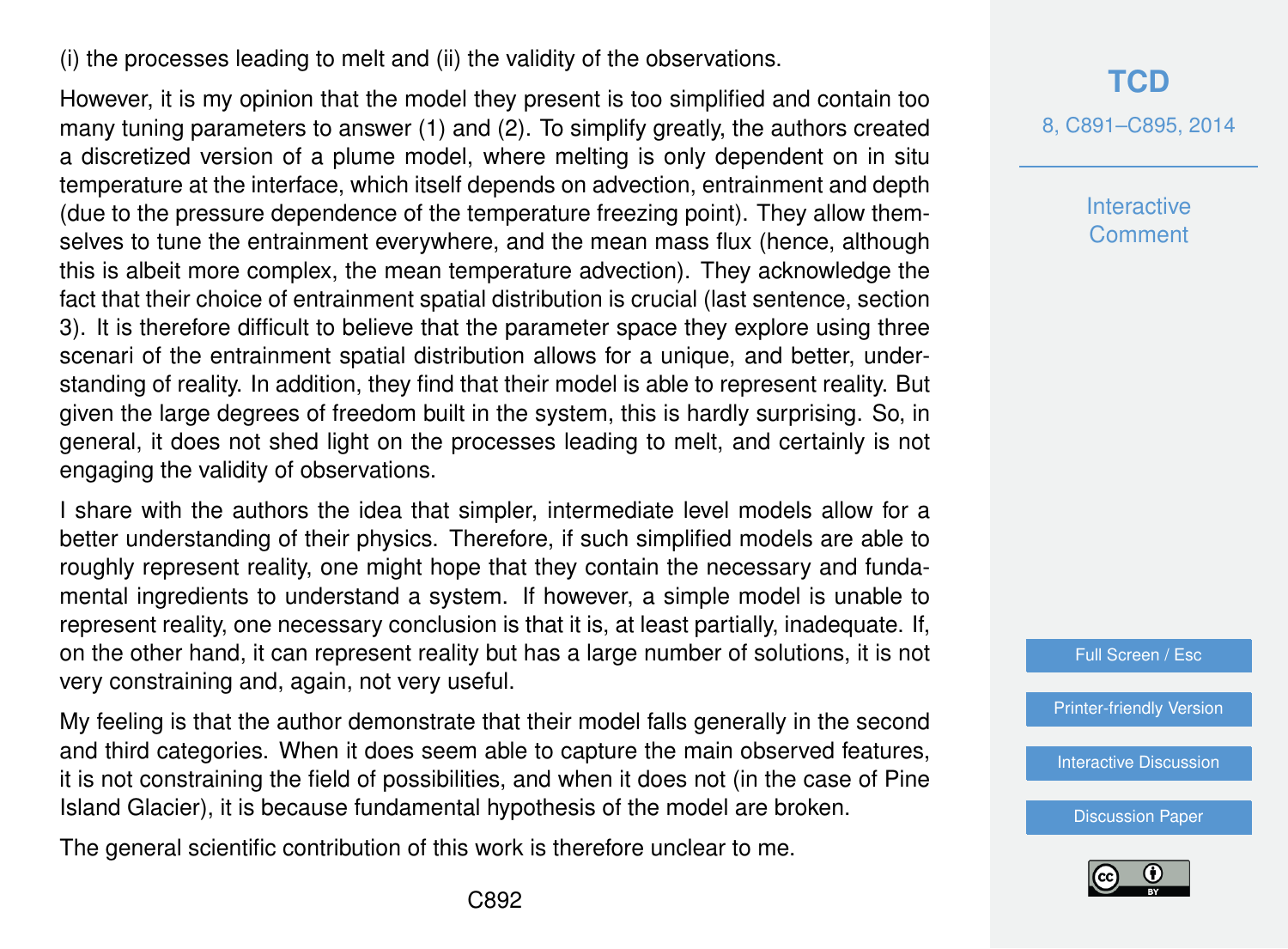Specific comments

Abstract, line 6: "the physics ... is relatively simple". Is it? Surely this is an hypothesis more than a statement. The physics of your model is simple indeed, but it might not reflect reality.

Abstract, lines 10-13 (and in general): mean overturning and mean melting over ice shelf in general are poor indicators and constraints. They are indeed very much dependent on the area/volume over which they are measured. It does not mean they are useless numbers to compute, but it does mean (to me) that they should be used with caution to constrain models. Couldn't you use less generic constraints? For example, could you use a rough distribution of melt to deduce an overturning strength and T/S distribution in the discretized plume?

Inversely, when you want to obtain a 'best' estimate of mean overturning and melt to fit the inflow/outflow characteristics, given the dependence of your result on the distribution of melt, you at least need to have an idea about it, don't you?

Finally, your model only contains 1 dimension, couldn't you discretize the same equations in 2 dimensions (over the horizontal)? If not, it might be useful to note why.

Section 1, page 922, lines 2-3: this might be just a poor choice of words, but you seem to imply that observations that cannot be fit by your model must be incorrect. This is clearly not true, as a more likely scenario is that your model is incorrect. Granted, observations are often indirect and also contains approximations, but they do generally converge within their margin of uncertainty!

Page 924, line 15: gamma\_T and gamma\_S are fixed, which means they also are tuning parameters of your model. Given the large uncertainty in these numbers (and forgetting the fact that they might not even be that relevat in reality), it would be useful to have an idea of their impact on the results.

General note: it would be VERY useful to summarize in one paragraph all the assump-

8, C891–C895, 2014

**Interactive** Comment

Full Screen / Esc

[Printer-friendly Version](http://www.the-cryosphere-discuss.net/8/C891/2014/tcd-8-C891-2014-print.pdf)

[Interactive Discussion](http://www.the-cryosphere-discuss.net/8/919/2014/tcd-8-919-2014-discussion.html)

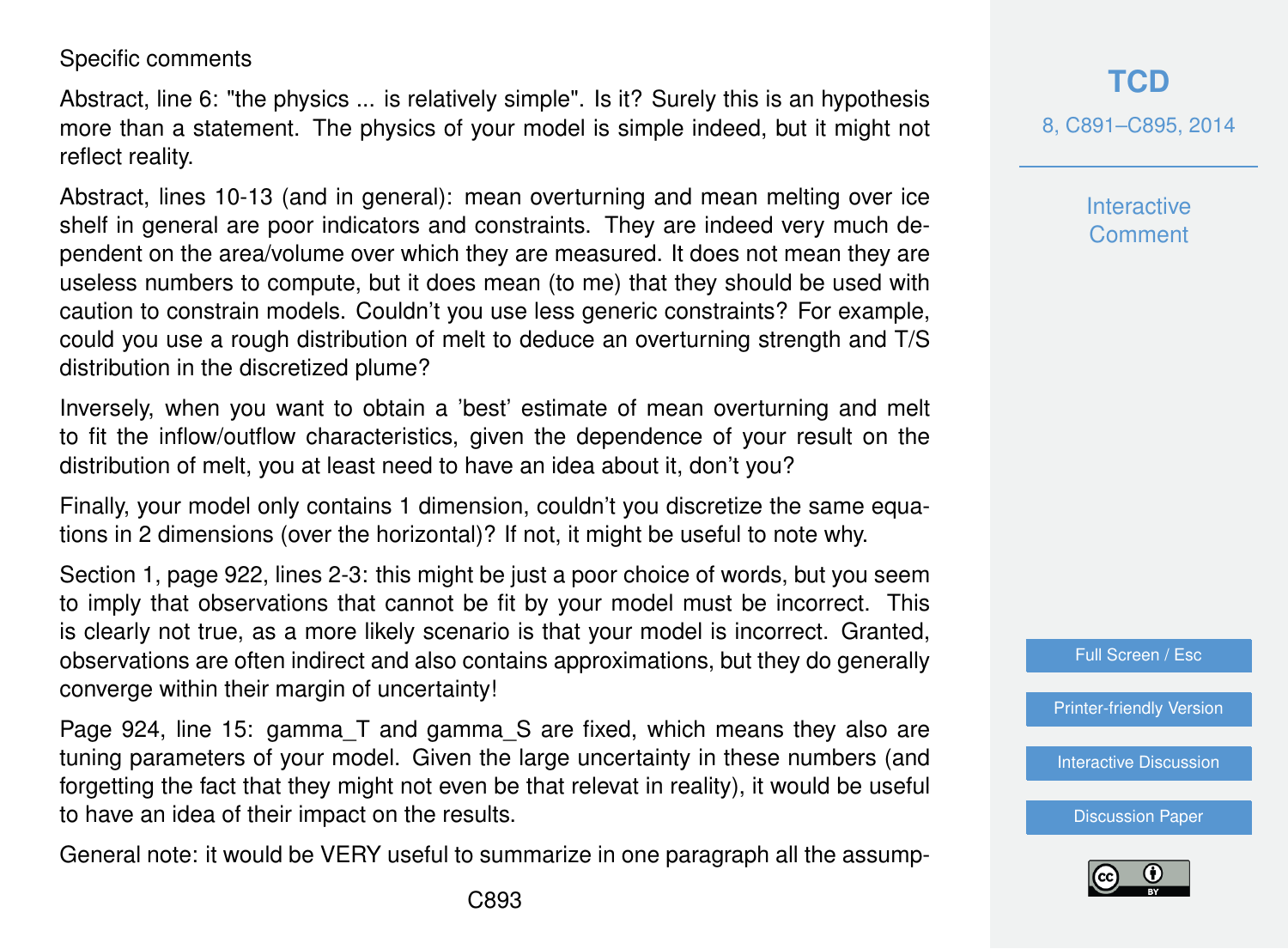tions of the model. They are scattered all through the derivation of the model, and it is very easy to forget one this way.

Figure 3: Why is Qmax=0.9Sv for the slow decrease upwelling scenario, and not 1Sv, like the others?

Page 926, line 21-23: 'the latter demonstrate the importance of pressure' Given that your model setup is directly relating temperature to melt (which is far from correct in a real system, where flow velocity, at least, play a non-trivial role), it is not surprising that the impact of pressure is large. This sentence seem to imply that this is therefore also true for the real system, but you do not demonstrate this here.

Page 929, line 24: 'RON ...' Again, I do not think your simple model allows you to reach such a conclusion: could you get a possible solution by playing with other tuning parameters and with gamma\_T/gamma\_S. Is it possible to find a distribution with enhanced melt near the ice shel front that would fit the observations?

Page 930, line 1-10: You appear to reach an erroneous conclusion. To my knowledge, not one study used 2 different methods to deduce the mean melt over the same timeframe or the same ice shelf area. So comparing different methods is hazardous. Nevertheless, they do not differ as significantly as the authors suggest (for example, Dutrieux et al., 2014 reconciles results from Rignot et al., 2013 to that of Nakayama et al., 2013 and others). Beside, you acknowledge earlier that the model is not good for PIIS, so how can you use your results to infer anything in the case of PIIS?

Technical corrections

Page 922, line 12: remove 'at'

Page 925, line 15: aren't you forgetting a constant to your summation?

Page 926, line 4: conversion -> convergence? and 'becomes obvious' appear overstated to me.

**[TCD](http://www.the-cryosphere-discuss.net)**

8, C891–C895, 2014

**Interactive** Comment

Full Screen / Esc

[Printer-friendly Version](http://www.the-cryosphere-discuss.net/8/C891/2014/tcd-8-C891-2014-print.pdf)

[Interactive Discussion](http://www.the-cryosphere-discuss.net/8/919/2014/tcd-8-919-2014-discussion.html)